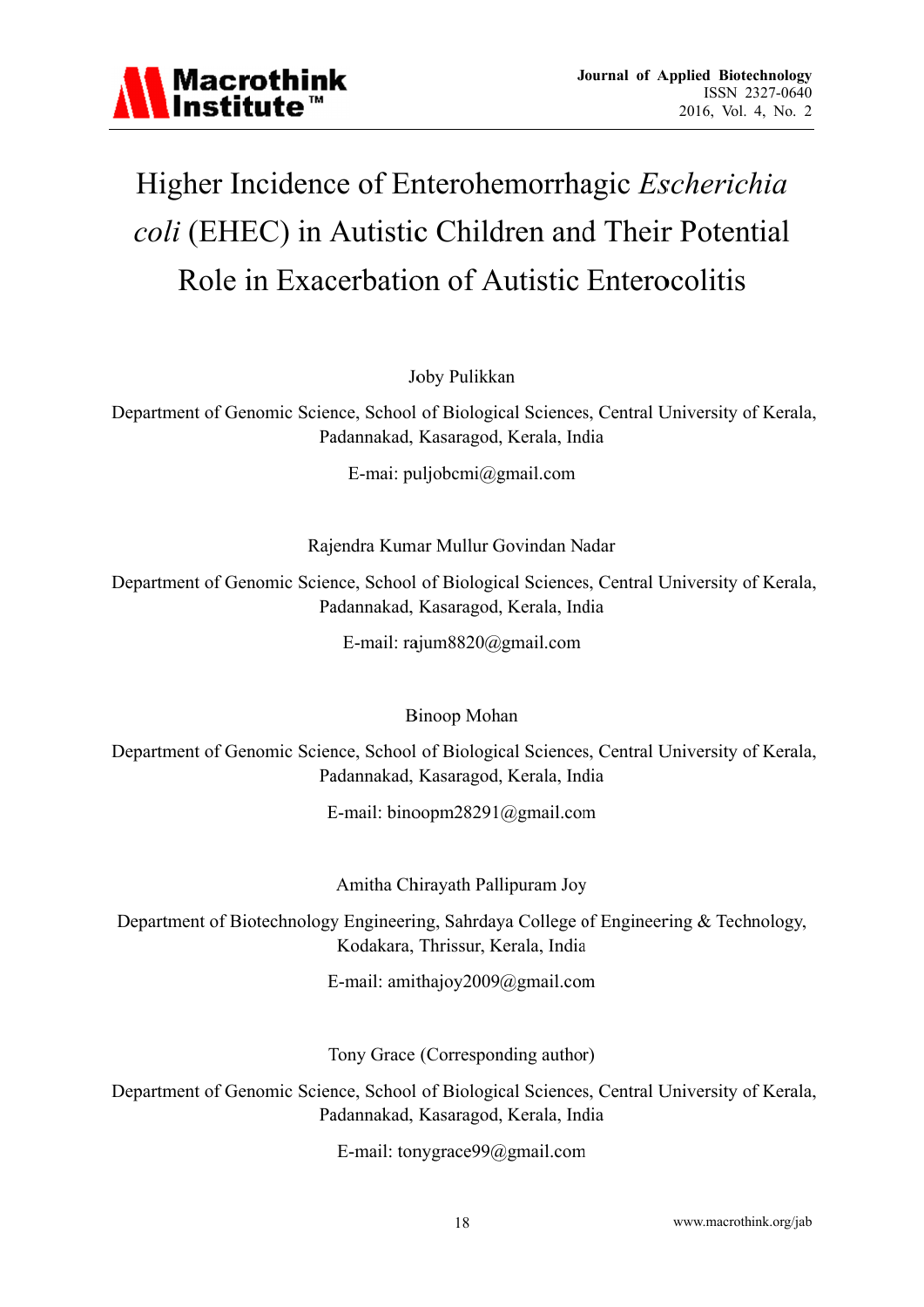

Received: May 4, 2016 Accepted: June 30, 2016 Published: July 3, 2016 Doi: 10.5296/iab.y4i2.9417 URL: http://dx.doi.org/10.5296/jab.y4i2.9417

#### Abstract

Based on the hypothesis that abnormal pathogens in the bowel can affect the brain and consequently can play a major role in the exacerbation of autistic symptoms, we have been in an attempt to detect and identify *intimin* gene producing microorganism *Escherichia coli* from stools of autistic children using culture-independent techniques. The presence of *intimin* gene was detected using polymerase chain reaction (PCR) with specific primers. Sequence of the gene amplified after PCR matched to the sequence of *intimin* gene with 100% accuracy. EHEC strains are found to produce strong cytotoxins, the important virulence attribute of EHEC being the *intimin* protein encoded by *eaeA* gene. Hitherto deemphasized and played down its role in autistic children, the *intimin* gene was found in a significant number in the stools of children with autism compared to normal children. Our results, thus, show a high degree of prevalence of *eaeA* positive  $E$ . Coli in children with autism. A relevant question is if this greater prevalence of EHEC can be causative to the digestion problems observed in autism which may further affect brain and cognitive functions. In order to understand the role of *intimin* as a prospective candidate leading to cognitive dysfunctions, we had an *in silico* study on the effects of *intimin* on selected neurotransmitters which also showed a profound significance with all the docked conformations giving negative binding energy in the order serotonin, dopamine and acetyl choline.

Keywords: Autism, EHEC, Intimin, Autistic enterocolitis, Diarrhea, Autodock, Docking

#### 1. Introduction

Autism spectrum disorders (ASD) are pervasive neurodevelopment disorders known to have impaired communication, social abnormalities and stereotyped behavioral patterns as its characteristic features (Williams et al., 2012; D'Souza et al., 2006). In addition to heritable predisposition to the diseases, environmental factors are also suggested to play a major role in autism (Finegold et al., 2010). The anecdotal reports as well as several studies claim that children with autism have frequent gastrointestinal problems and most of them suffer from bloating, abdominal pain, constipation, diarrhea, indigestion and more (Benach et al., 2012; McDermott et al., 2006). Often irritability, aggressive behavior, mood changes, discomfort, and nightmare awakenings found in autistic population are misinterpreted as neurological or behavioral problems (Jepson & Johnson, 2007) where in veracity it could be due to the related GI symptoms. In this scenario, it is interesting to note that a new variety of inflammatory bowel disease known as autistic enterocolitis has been put forth by Wakefield and colleagues which is defined by chronic patchy inflammation and lymphonodular hyperplasia (LNH) as its characteristics (Jepson & Johnson, 2007). They also have mentioned about the active neutrophilic inflammation in the ileum of autistic children (8%) compared to none in the control. Neutrophils, the first line of defense against bacteria, are known to have the ability in killing bacteria (Jepson & Johnson, 2007). This has initiated us to propose a study on the role of Enterohaemorragic E. coli as a prospective cause of autistic enterocolitis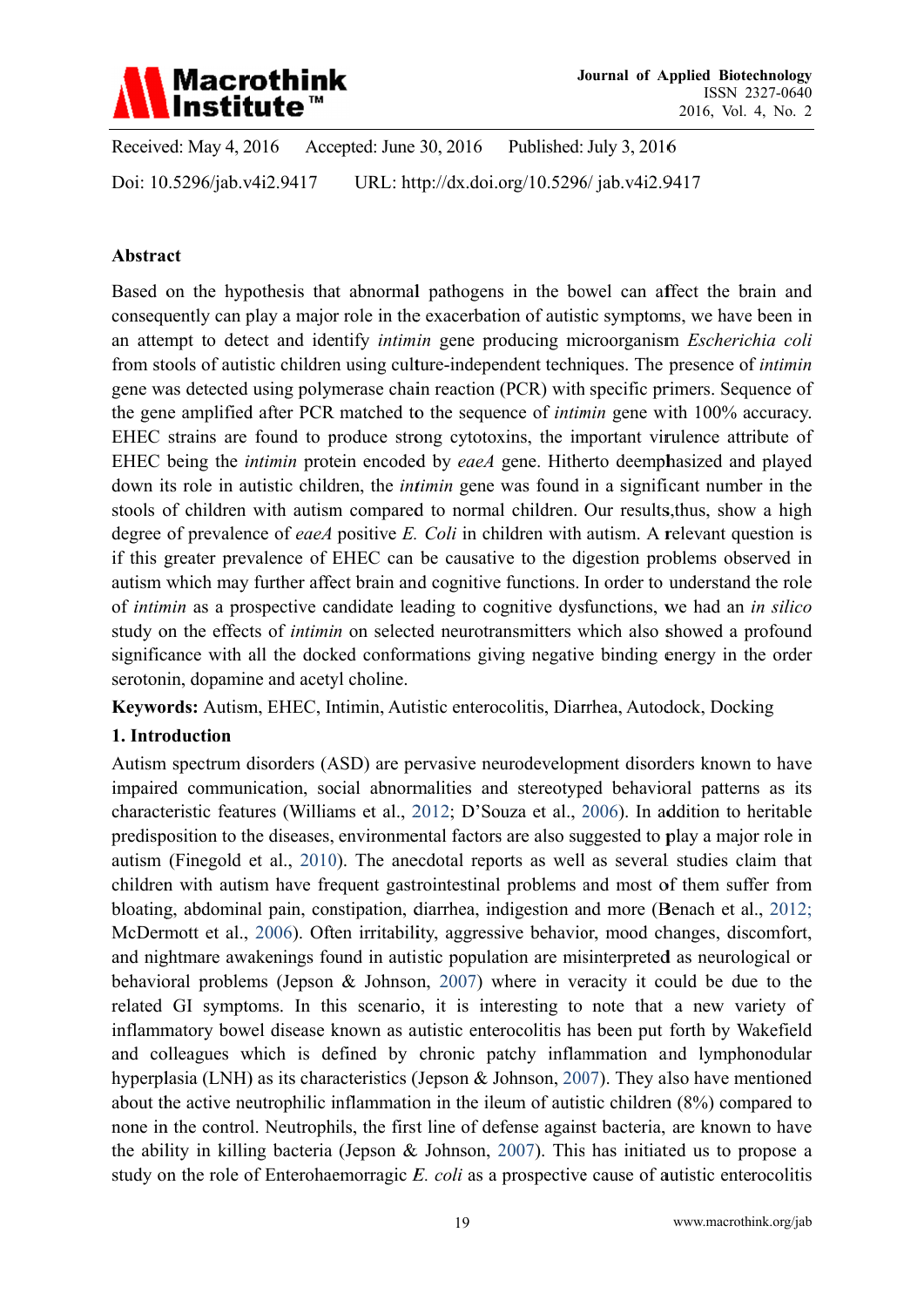

in a subtype of autism where diarrhea is observed as a GI disturbance.

Enterohaemorrhagic E. coli (EHEC) serotype O157:H7 is a human pathogen (Nguyen et al., 2012). Enterohaemorrhagic *E.coli* is an important cause of acute gastroenteritis in humans (Nataro & Kaper, 1998), also being a causative agent for a wide spectrum of illnesses including mild diarrhoea and various diseases such as haemorrhagic colitis and haemolytic uraemic syndrome (HUS) (Mundy et al., 2007). EHEC are endowed with a histopathological feature known as attaching and effacing (A/E) lesions (Mundy et al., 2007) colonizing the colon and promoting electrolyte imbalance (Nguyen et al., 2012). One among the major components that can evoke A/E lesion, the outer membrane adhesion *intimin* (Fagan et al., 1999) is encoded mainly by the locus of enterocyte effacement (LEE) which is a chromosomal pathogenicity island (Blanco et al., 2006). *Intimin* is a key virulent factor implicated in the pathogenesis of enterohemorrhagic *Escherechia coli* (EHEC) (Cookson et al., 2003). *Intimin* is a 97-KDa attachment and effacement protein encoded by eaeA (Jerse et al., 1990; McKee et al., 1996).

It is proved without doubt that the traditional culture-based methods fail to bring the optimum outcome with respect to profiling of bacteria resulting in a considerable underestimation of bacteria present in fecal samples (Gafan et al., 2005). Thus, molecular techniques introduced in microbial ecology have made a marked improvement in studying the composition of intestinal flora in a culture-independent way. Among various approaches, PCR analysis using specific primers brings about very sensitive results with an ease of use and speed (Wang et al., 1996) which is successfully furnished here. The novelty of the approach is that seldom before EHEC has been implicated in autistic enterocolitis. PCR analysis is successful in surpassing the limitations of culture techniques, which followed by an *in silico* analysis can prove it.

This is the backdrop which prompted us in undertaking a screening study for the identification of *intimin* producing eae A gene of EHEC *(intimin* here serves as a marker of EHEC) in autism using culture independent techniques. The aim of this study was to establish the role of EHEC in the diarrheagenic tendency involved in autism and their potential role in affecting selected neurotransmitters which are crucial in the normal functioning of cognitive system.

#### 2. Materials and Methods

# 2.1 Autistic Children

25 autistic candidates and 25 healthy cohorts aged between 3 and 12 were admitted into the study with their informed parental consent. The purpose of the experiment was carefully explained to the parents and the caretakers of the children. Clinical and historical examination data of the children involved in the study were collected along with parental consent forms. Children with minimum score of thirty in a CARS rating were included in the study. CARS rating was carried out by experts in the field.

#### 2.2 Sample Collection and DNA Extraction

Feces were collected in sterile containers, packed in ice packs in cooler box soon after defecation, and were transported to laboratory. Upon reaching the laboratory, total bacterial DNA was isolated from the stool sample using OIAamp DNA stool Kit as per the manufacturer's protocol.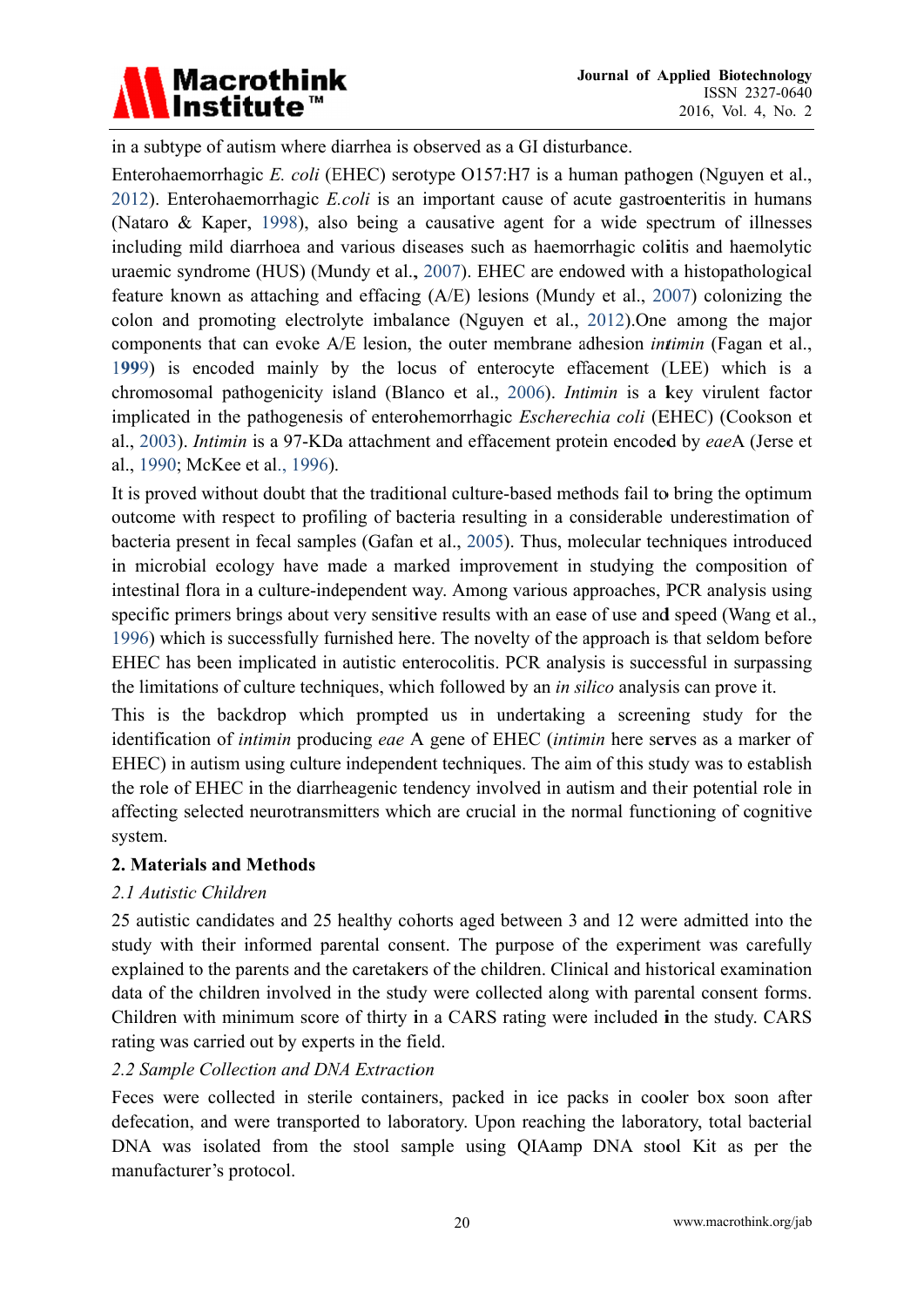

# 2.3 Detection of Virulence eae A Gene

DNA from stool samples were used for amplification, using specific primer eae A forward primer (GTGGCGAATACTGGCGAGACT), and reverse primer (CCCCATTCTTTTCACCGTCG) obtained from a previous study (Fagan et al. 1999). Amplification of bacterial DNA was performed with 2.5 µl of bacterial DNA and 0.75 µl of each primer in a 25 µl of PCR reaction mixture. The PCR reaction mixture contained  $1 \times$  of Promega master mix. The size of the expected amplified product was 890 bp. The PCR cycle included initial denaturation of 95 °C for 3 minutes followed by 35 cycles of 95 °C of 20 seconds for denaturation, 58 °C of 40 seconds for annealing, and 72 °C of 1.30 minutes for extension.

#### 2.4 DNA Sequencing of eae A Gene

Sequencing was carried out using an automated ABI 3100 Genetic Analyser. Sequences obtained were compared with similar sequences of the reference organisms by BLAST search. Sequence data were aligned with Clustal W package.

#### 2.5 Statistical Analysis

Statistical analysis was done using R Package (R Core Team 2007). Testing procedures to detect significant differences between specified groups was done using Student's t-test. Associations were considered statistically significant if the p value was  $\leq 0.05$  using a 2-tailed test which could effectively suggest the association between gut/intestine problems and the presence of the *intimin* gene in a cohort including autistic children against normal.

#### 2.6 In silico Study on the Effects of Intimin on Selected Neurotransmitters

#### 2.6.1 Ligand Preparation

The chemical structures of serotonine, dopamine and acetylcholine were drawn in Advanced Chemistry Development Inc. (ACDLabs) Version 11 (www.acdlabs.com), Chemsketch. The structure was cleaned and energy optimized. The pdb file formats of the structures were obtained using iConfileformat converter ( $pipe@i$ biosolutions.com).

#### 2.6.2 Protein Structure Prediction

The obtained *intimin* sequence was translated using Translate tool of Expasy (Expasy Bioinformatics Resource portal, expasy.org/translate/). The three dimensional structure of the protein was obtained by homology modeling using Swissmodel server (Arnold et al., 2006). The templates were obtained using blastp (Altschul et al., 1990). The PDBids (Protein Data Bank) of the selected templates were 4E1S and 4E1T. The templates were superimposed and prepared for submission using spdby (swisspdb viewer) (Nicolas et al., 2006). The 3D structure predicted was retrieved from Swissmodel server. The Ramachandran plot of the structure was also obtained. The modeled structure was used as the protein target for the docking studies.

#### 2.6.3 Docking

Autodock 4.2 Linux version was used for docking (Morris et al., 2009). The protein target was loaded and polar hydrogen atoms were added. Ligand structures were also loaded and the torsions were chosen. For the ligands Gasteiger charges were added and nonpolar hydrogen atoms were merged. All the rotatable bonds were set to be rotatable. Grid preparation was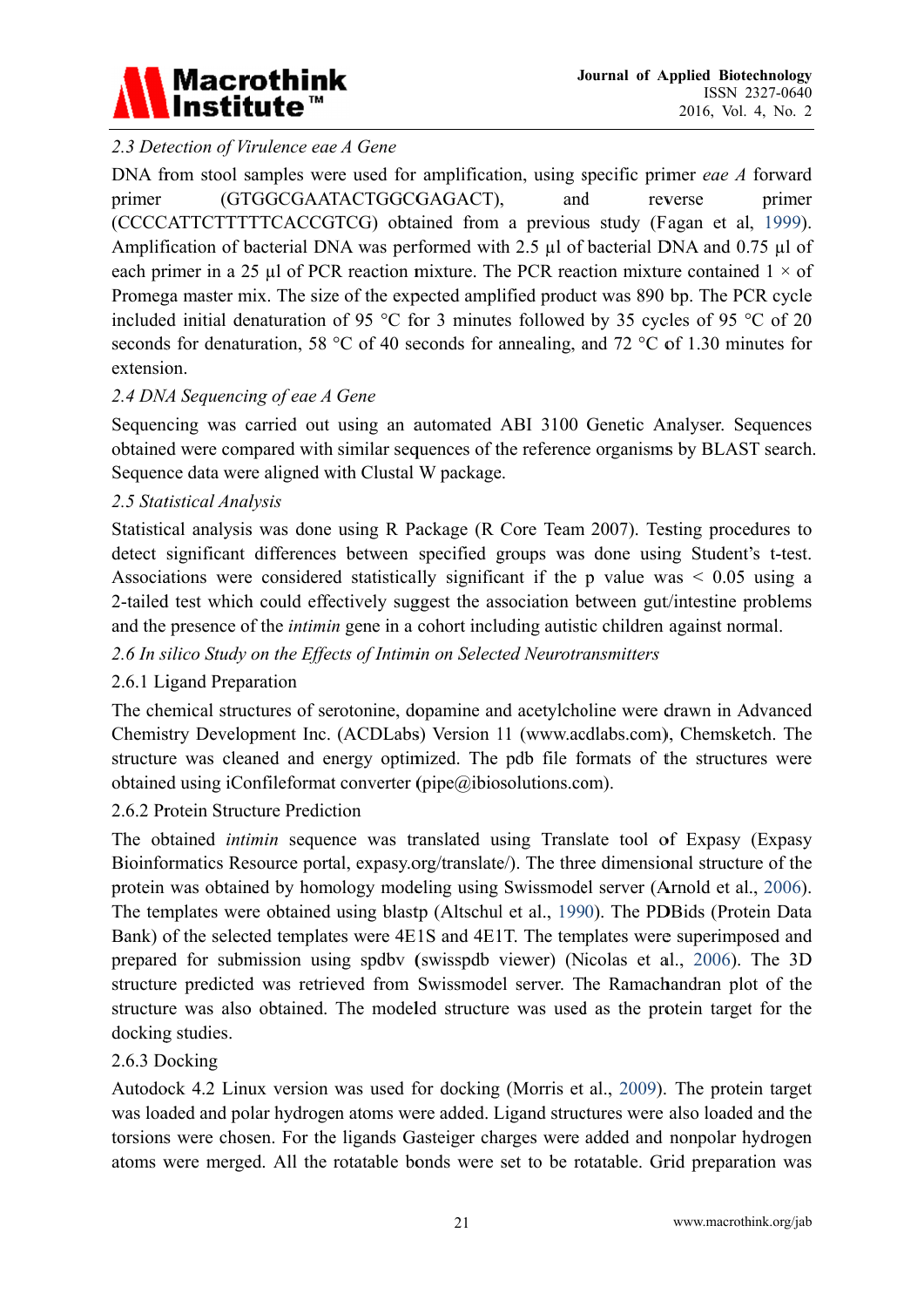

done and the grid box with a dimension of 70  $\times$  65  $\times$  65 points and 0.436 Å grid spacing were used around each binding pocket. The grid parameter file specifies an AutoGrid calculation, counting the size and position of the grid, the atom types that will be used, the coordinate file for the rigid receptor, and otherparameters for calculation of the grids (Garrett et al). Rigid docking was carried out using Lamarckian Genetic Algorithm. Autogrid file and Autodock docking parameter files were generated for all the three ligands. After docking searches were finished, the best conformation was selected from the most populated cluster with the least binding energy. The interaction of docked protein-ligand complex conformations, including hydrogen bond and other interactions were analyzed.

#### 3. Results

#### 3.1 DNA Isolation

Total bacterial DNA was isolated from the stool sample using QIA amp DNA stool Kit as per the manufacturer's protocol. Clear bands were obtained in gel electrophoresis using 1% agarose gel. All the samples gave a concentration of 30 ng-100 ng per microlitre with purity of 1.8. The DNA was stored in -20  $^{\circ}$ C for further analyses.

## 3.2 Detection of Virulence eae A Gene

DNA from stool samples were used for amplification using specific primer eae A forward (GTGGCGAATACTGGCGAGACT), and reverse primer primer (CCCCATTCTTTTCACCGTCG). The positive samples were identified which had 890 base pair product (Figure1). Eighteen out of twenty five test samples had been detected with *eae A* gene while only 5 out of twenty five control samples were detected to have the particular gene of interest.



Figure 1. Amplified Virulence eae A gene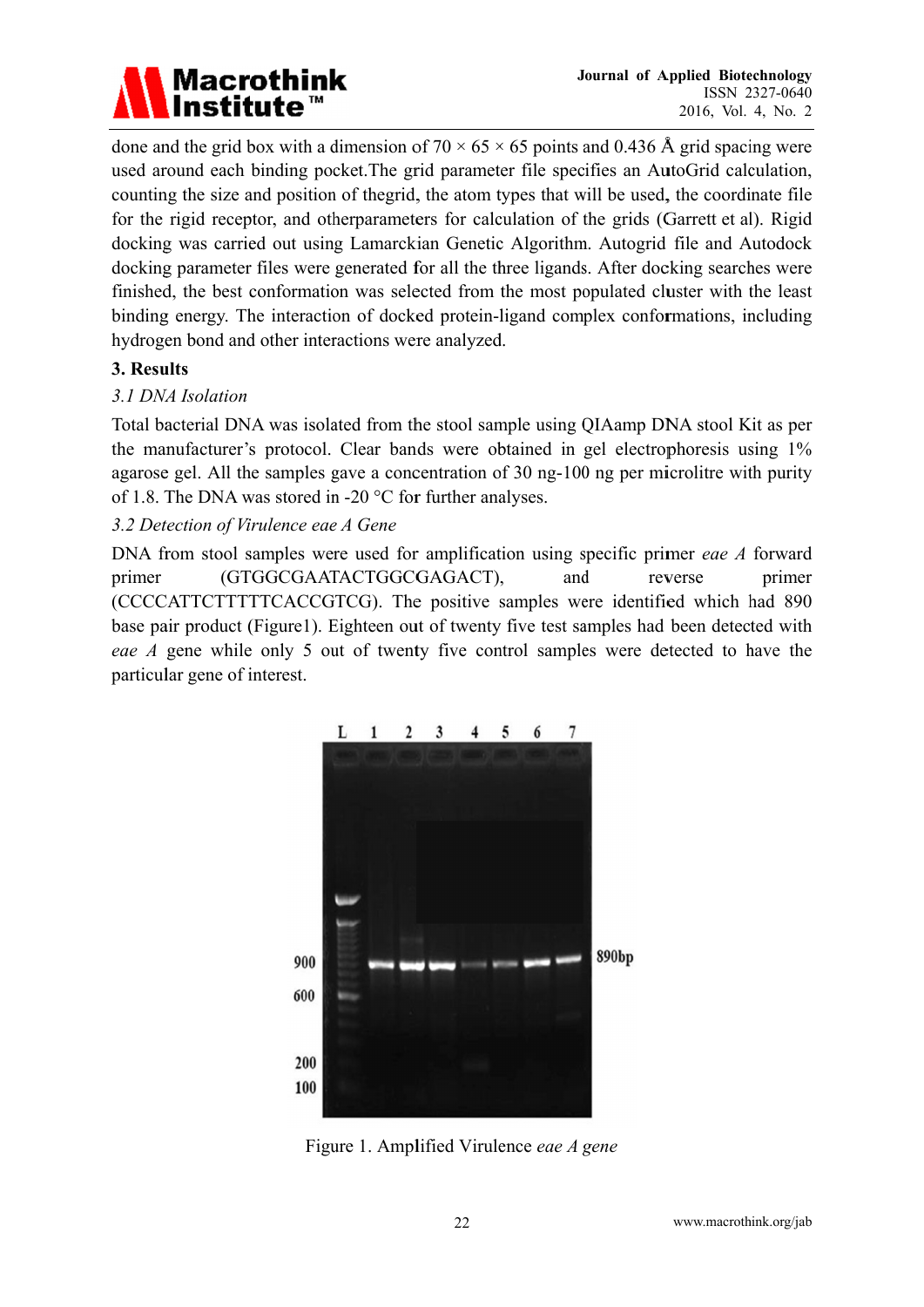

# 3.3 DNA Sequencing of eae A Gene

The sequences obtained were compared with similar sequences of the reference organisms by BLAST search. 100% similarity was obtained which further confirm that the organism involved is EHEC.

## 3.4 Statistical Analysis

Presence of *intimin* gene and therefore EHEC occurred significantly more frequently in stool sample of Autistic children  $(72\%, 18/25)$  as compared to  $(19\%, 4/21)$  (Figure 2) normal children ( $p=0.0009$ ) with a standard error of 0.091766 and 0.105131 respectively.

#### Statistical Comparison of EaeA in Normal and ASD



Figure 2. Statistical Comparison of Eae A in Normal and ASD

#### 3.5 Ligand Preparation, Protein Structure Prediction, Docking

The modeled structure of *intimin* (Figure 3) retrieved from Swissmodel workspace had a residue range from 1 to 140 and OMEAN Z-Score: -4.58. The OMEAN4 score is a composite score consisting of a linear combination of 4 statistical potential terms (estimated model) reliability between 0-1). The pseudo-energies of the contributing terms are given in Table 1 together with their Z-scores with respect to scores obtained for high-resolution experimental structures of similar size solved by X-ray crystallography.



Figure 3. *Intimin* model structure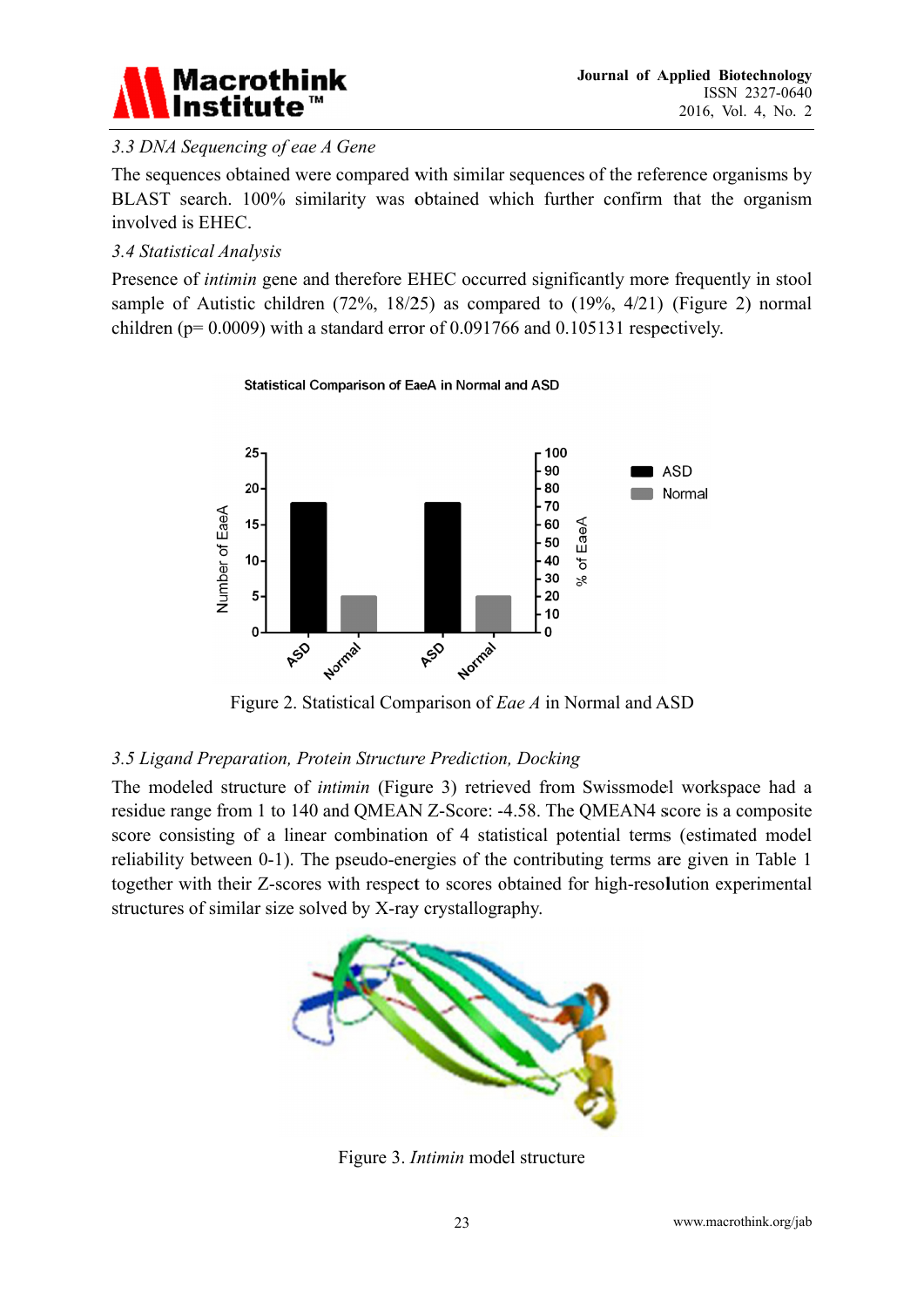

All the docked conformations gave negative binding energy. Among the three neurotransmitters chosen for the docking study with *intimin* structure the best *i.e minimum* binding energy was obtained for serotonin. Docking results are shown in Table 2 in the increasing order of their binding energy. The aminoacids involved in the binding site of intimin are Arginine132, Arginine131, Aspargine 22, Aspargine 134, Isoleucine 135, Isoleucine 136, Tyrosine 14, Alanine 15, Phenylalanine 21, Arginine 24 and Glycine 20. In Figure 4 the ligand is shown as ball-and-stick, surrounded by a molecular surface. The surface is colored with atomic colors in regions that contact the receptor, and gray in regions that are not in contact. Portions of the receptor that are in contact with the ligand are shown with ball-and-stick and mesh work spheres. Hydrogen bonds are shown as a string of small spheres (Morris et al., 2009). The Binding energy was calculated based on the following formula.

Estimated Free Energy of Binding = Final Intermolecular Energy ( $vdW + Hbond + desolv$ Energy+ Electrostatic Energy) + Final Total Internal Energy + Torsional Free Energy-Unbound System's Energy where vdW is vanderwaals force interaction enrgy, H bond is hydrogen bond energy and desolv is desolvation energy (Raschka et al., 2014).

AutoDock gives tools for clustering the results either at the last part of each docking or by combining together multiple docking results and re-clustering them. The single best score resulting from each cluster is shown in the output file (Morris et al., 2009). The histogram of cluster analysis of docked conformations of *intimin* with serotonin and the root mean square deviation (RMSD) values in each cluster of docking were obtained.



Docking interaction of intimin with serotonin



Docking interaction of intimin with acetyl choline



Docking interaction of intimin with dopamine

Figure 4. Docking Interaction of *intimin* with various selected neurotransmitters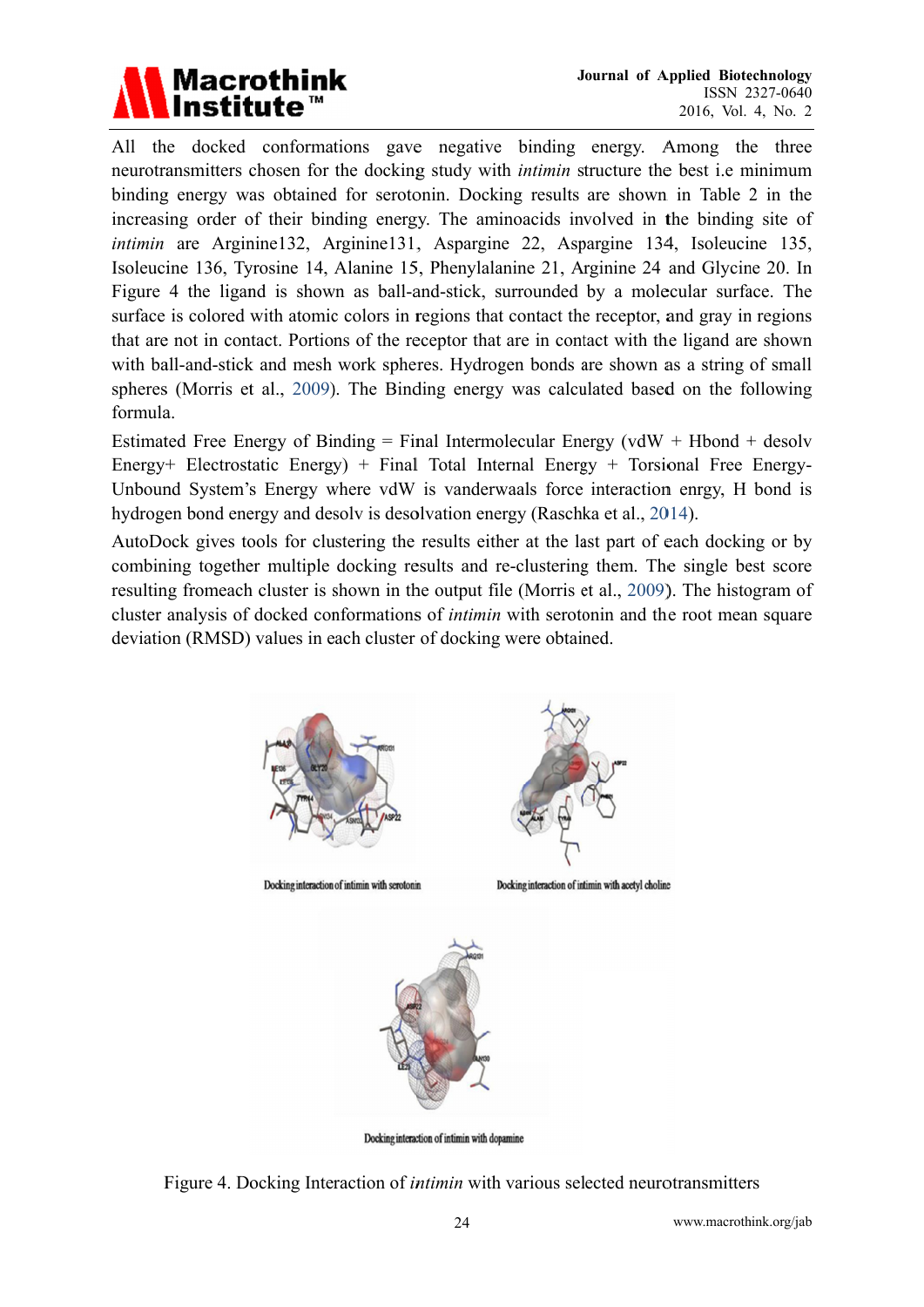

#### 4. Discussion

The medical establishment has often failed to take note of coinciding GI symptoms in autistic children. Downplaying it as a psychiatric disorder, often, physical symptoms common in patients with autism are ignored or unrecognized. It is a known fact that bacterial population in the gut can be beneficial as well pathogenic. Along with causing damage to gut tissue, abnormal bacteria are thought to affect the brain. A gut-brain connection has been hypothesized in autism (Theoharis et al., 2011). The scenario can have its source attributed to the neurotoxic substances derived from abnormal bowel microflora. They can also produce endotoxins that can affect locally and systemically including the brain. When the toxins produced by harmful bacteria are not adequately metabolized, these toxins happen to accumulate in the brain by way of the blood-stream which can lead to delirium, coma and confusion etc which are shown to have in autistic patients in varying degrees.

*Intimin* is a 97-KDa attachment and effacement protein encoded by eae A (Gafan et al., 2005). The reference pathway of Apoptosis and Regulation of Actin cytoskeleton by KEGG explains how pathogenic *Escherichia coli* infection can adversely affect the bearer through the presence of *intimin* causing apoptosis through mitochondrial dysfunction and also by playing a major role in regulation of actin cytoskeleton. We need to investigate if the higher prevalence of EHEC, reported for the first time here, in autistic children in comparison with normal children leads to the above mentioned situations like mitochondrial dysfunction and apoptosis in them which cannot be out rightly rejected.

Out of the three neurotransmitters selected for the *in silico* study, serotonin is the most affected by the interaction with *intimin* followed by acetylcholine and dopamine. Serotonin, a monoamine neurotransmitter, primarily found in the Gastrointestinal tract does strongly influence mood and social behavior, appetite, digestion, sleep, memory and sexual desire. It would not be out of place to think that EHEC can affect serotonin metabolism, thereby bringing about the above said features in autism as corroborated in the *in silico* study.

It is known that enteric infections can cause anxiety, depression and cognitive dysfunction. The neurotransmitters being part and parcel of Central Nervous System and cognitive function, the *in silico* study we carried which shows minimum binding energy with the selected neurotransmitters unwittingly suggest that altered gut microflora or presence of pathogenic microflora can have substantial influence in cognitive disorders and need to elucidate using wet lab studies.

Having seen that harmful organism like EHEC is a frequent inhabitant in the bowels of autistic children, we need to rid of these harmful bacteria and changing the diet can be a fruitful alternative.

#### Acknowledgements

We acknowledge the guidance and support rendered by Dr Nina Shilan MD, FAAP, Also we record our sincere thanks to Rev. Sr. Serena, Rev. Sr. Helen, Rev. Sr. Pushpa and Ms. Sruthi for extending their help in sample collection through the wards under their care at various special schools in Kerala.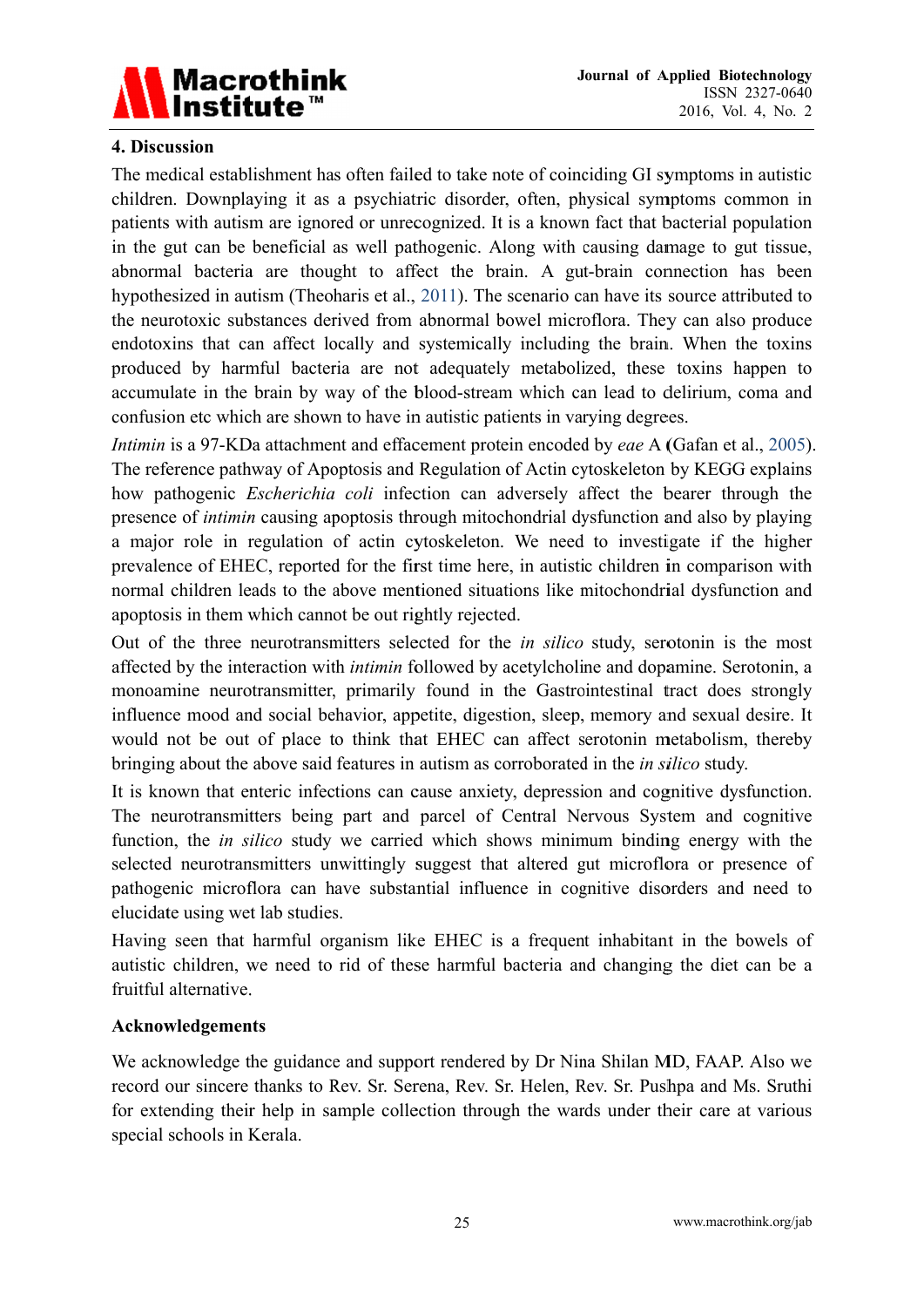

#### **References**

Altschul, S. F., Gish, W., Miller, W., Myers, E. W., & Lipman, D. J. (1990). Basic local  $215,$ search tool.  $J_{\cdot}$ Mol. Biol.  $403 - 410$ . alignment http://dx.doi.org/10.1016/S0022-2836(05)80360-2

Arnold, K., Bordoli, L., Kopp, J., & Schwede, T. (2006). The SWISS-MODEL workspace: a web-based environment for protein structure homology modelling. *Bioinforma. Oxf. Engl. 22*, 195-201. http://dx.doi.org/10.1093/bioinformatics/bti770

Benach, J. L., Li, E., & McGovern, M. M. (2012). A microbial association with autism. mBio, 3. http://dx.doi.org/10.1128/mBio.00019-12

Blanco, M., Blanco, J. E., Dahbi, G., Mora, A., Alonso, M. P., Varela, G., ... Blanco, J. (2006). Typing of intimin (eae) genes from enteropathogenic Escherichia coli (EPEC) isolated from children with diarrhoea in Montevideo, Uruguay: identification of two novel intimin variants  $(muB)$ and xiR/beta2B). J. Med. Microbiol. 55. 1165-1174. http://dx.doi.org/10.1099/jmm.0.46518-0

Jepson, B., & Johnson, J. (2007). Changing the Course of Autism, n.d. Sentient Publ.

Cookson, A. L., & Woodward, M. J. (2003). The role of intimine in the adherence of enterohaemorrhagic *Escherichia coli* (EHEC) O157: H7 to HEp-2 tissue culture cells and to explant tissues. Med. Microbiol. bovine  $\mathbf{q}$ ut  $Int.$  $J_{\cdot}$ IJMM, 292. 547-553. http://dx.doi.org/10.1078/1438-4221-00235

D'Souza, Y., Fombonne, E., & Ward, B. J. (2006). No evidence of persisting measles virus in peripheral blood mononuclear cells from children with autism spectrum disorder. Pediatrics 118, 1664-1675. http://dx.doi.org/10.1542/peds.2006-1262

Fagan, P. K., Hornitzky, M. A., Bettelheim, K. A., & Djordjevic, S. P. (1999). Detection of Shiga-Like Toxin (stx1 and stx2), Intimin (eaeA), and Enterohemorrhagic Escherichia coli (EHEC) Hemolysin (EHEC hlyA) Genes in Animal Feces by Multiplex PCR. Appl. Environ. Microbiol, 65, 868-872.

Finegold, S. M. Dowd, S. E., Gontcharova, V., Liu, C., Henley, K. E., Wolcott, R. D., ... Green III, J. A. (2010). Pyrosequencing study of fecalmicroflora of autistic and control children. Anaerobe, 16, 444-453. http://dx.doi.org/10.1016/j.anaerobe.2010.06.008

Gafan, G. P., Lucas, V. S., Roberts, G. J., Petrie, A., Wilson, M., & Spratt, D. A. (2005). Statistical analyses of complex denaturing gradient gel electrophoresis profiles. J. Clin. Microbiol, 43, 3971-3978. http://dx.doi.org/10.1128/JCM.43.8.3971-3978.2005

Garrett, M., Morris, D. S. G. n.d Automated Docking of Flexible Ligands to Flexible Receptors.

Jerse, A. E., Yu, J., Tall, B. D., & Kaper, J. B. (1990). A genetic locus of enteropathogenic Escherichia coli necessary for the production of attaching and effacing lesions on tissue cells. Proc. Natl. Acad. Sci.  $U_{\cdot}$  $S_{\cdot}$  $\overline{A}$ . 87, 7839-7843. culture http://dx.doi.org/10.1073/pnas.87.20.7839

McKee, M. L., & O'Brien, A. D. (1996). Truncated enterohemorrhagic Escherichia coli (EHEC) O157:H7 intimin (EaeA) fusion proteins promote adherence of EHEC strains to HEp-2 cells. *Infect. Immun*, 64, 2225-2233.